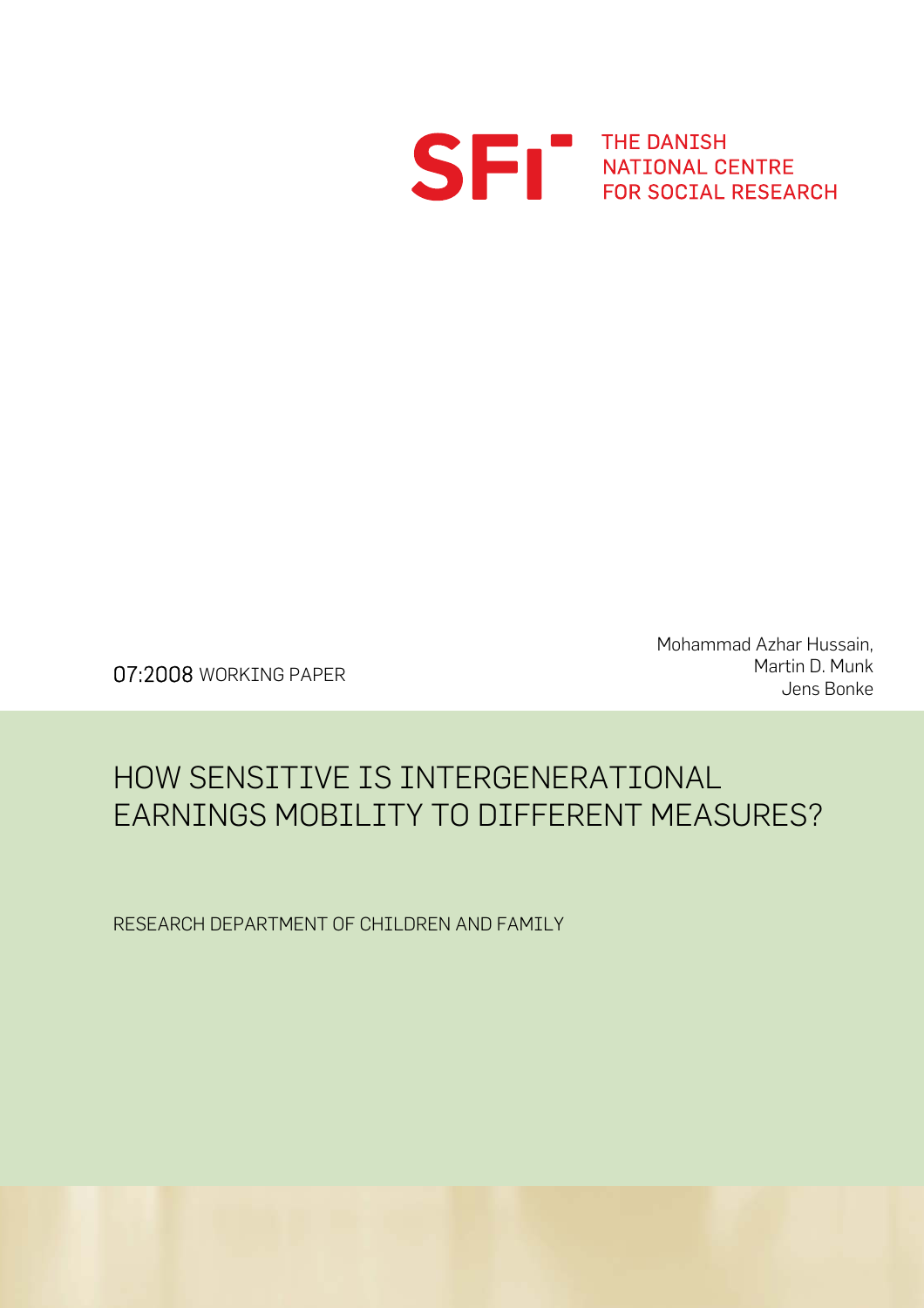# How Sensitive is Intergenerational Earnings Mobility to Different Measures?

Mohammad Azhar Hussain Martin D. Munk Jens Bonke

Working Paper 07:2008

The Working Paper Series of The Danish National Centre for Social Research contain interim results of research and preparatory studies. The Working Paper Series provide a basis for professional discussion as part of the research process. Readers should note that results and interpretations in the final report or article may differ from the present Working Paper. All rights reserved. Short sections of text, not to exceed two paragraphs, may be quoted without explicit permission provided that full credit, including ©-notice, is given to the source.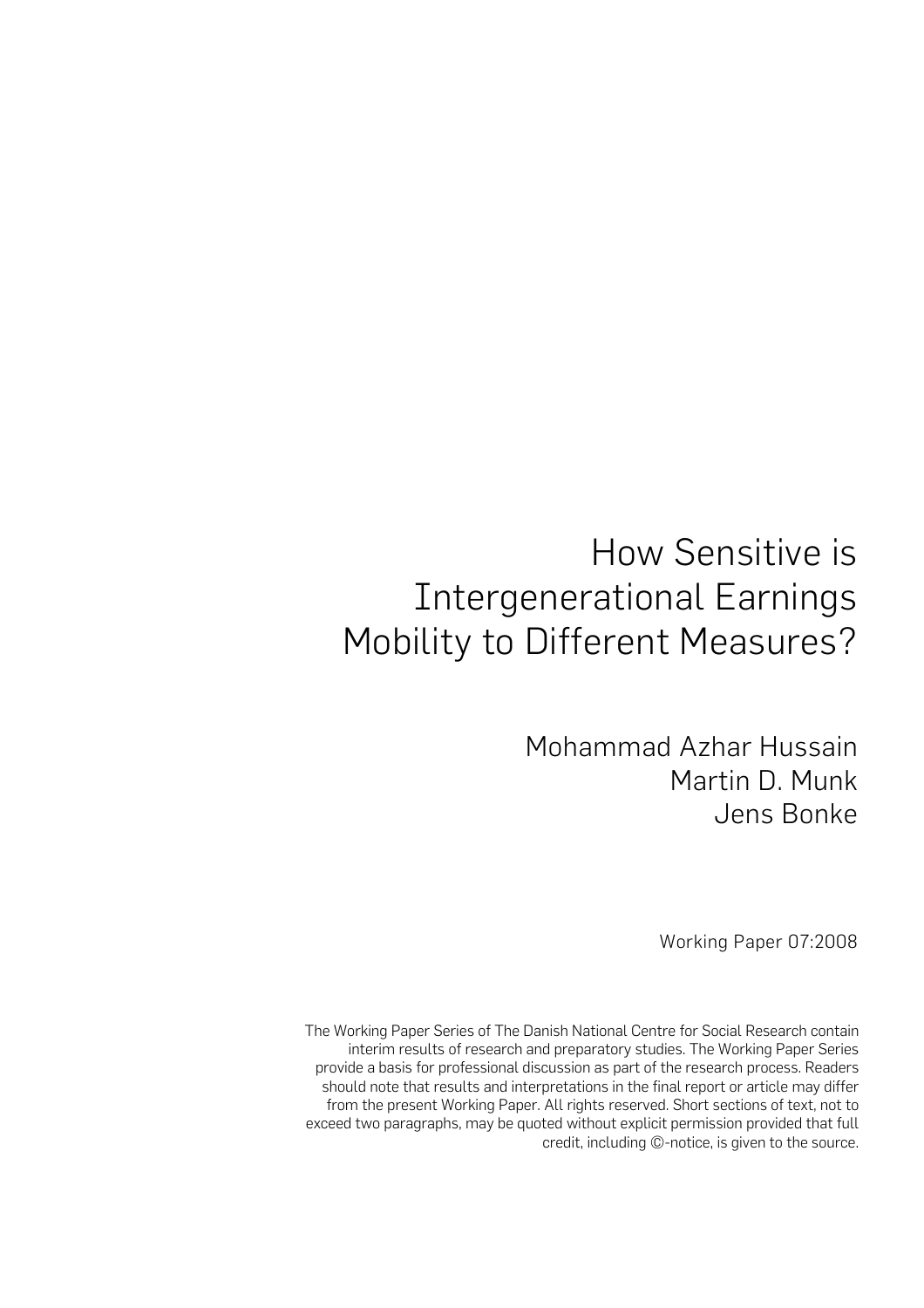## HOW SENSITIVE IS INTERGENERATIONAL EARNINGS MOBILITY TO DIFFERENT MEASURES?

#### BY MOHAMMAD AZHAR HUSSAIN

*The Danish National Centre for Social Research* 

AND

MARTIN D. MUNK

*The Danish National Centre for Social Research* 

AND

JENS BONKE\*

*The Rockwool Foundation's Research Unit* 

The article provides various estimates of intergenerational earnings mobility based on Danish administrative register information. The aim is to calculate how sensitive the results are to different earning periods, age brackets, and earning components enabling the most accurate cross country comparison of intergenerational earnings mobility. Thus, intergenerational earnings mobility is found quite lower when applying hourly wage rates rather than annual earnings inclusive or exclusive of public transfers. Moreover, when applying the same specifications for Denmark as used for other countries, we find that intergenerational earnings mobility from father to son in Denmark is on the same level as in Sweden, Norway, and Finland, whereas the intergenerational earnings mobility in all the Nordic countries is found higher than in the UK and USA.

*Keywords:* Intergenerational mobility, sensitivity analyses, inequality, international comparison *JEL classification: J62; D63; C23*

\* Correspondence to: Jens Bonke, The Rockwool Foundation's Research Unit, DK-2100 Copenhagen, Denmark (jb@rff.dk)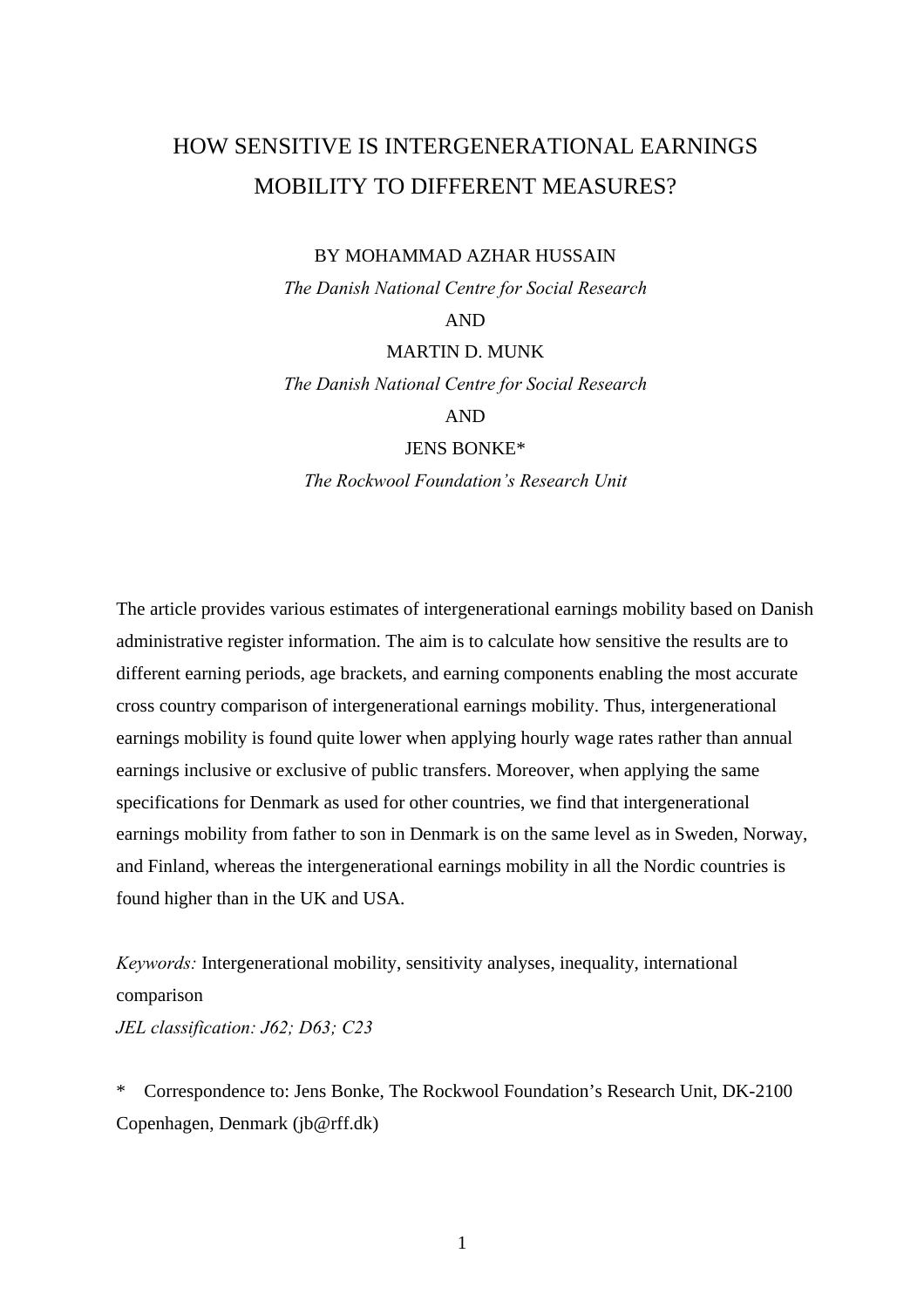#### 1. INTRODUCTION

In order to improve the comparability of intergenerational earnings mobility, we apply the same earnings specifications for Denmark as used in other countries. Thus, for some countries the wage rates, indicating a measurement of individual productivity, have been applied, whereas in other countries the applied earnings measure is annual earnings inclusive or exclusive of sickness benefits and unemployment payment. Moreover, we use the same earnings periods for fathers and sons, and the same age-group specifications for sons. This is possible when applying information from Danish administrative registers, implying that the intergenerational earnings mobility comparisons in this article are on more equal terms than in other studies within this field of research, see e.g. Solon (2002).

The definition of intergenerational earnings mobility or social inheritance<sup>[1](#page-3-0)</sup> applied in this article follows the usual understanding: the position of one generation in a rank order relative to the position of a second generation in its rank order. Thus, if a randomly sampled individual achieves a position in the earnings distribution independently of the position his or her parent achieved, the intergenerational earnings mobility is perfect or complete. In contrast, if the individual's position in the earnings distribution positively correlates with that of the parent in the earnings distribution, the intergenerational earnings mobility is incomplete.

 A relatively high degree of intergenerational earnings mobility in a country might be caused by a condensed income distribution, an active labour market policy, free access to the educational system, and an equal opportunity-oriented educational policy. Therefore, high intergenerational earnings mobility is found within the Nordic countries, while low mobility is found in countries belonging to other welfare regimes.

<span id="page-3-0"></span> $\overline{\phantom{0}1}$  $1$  The concepts are used interchangeably in this article.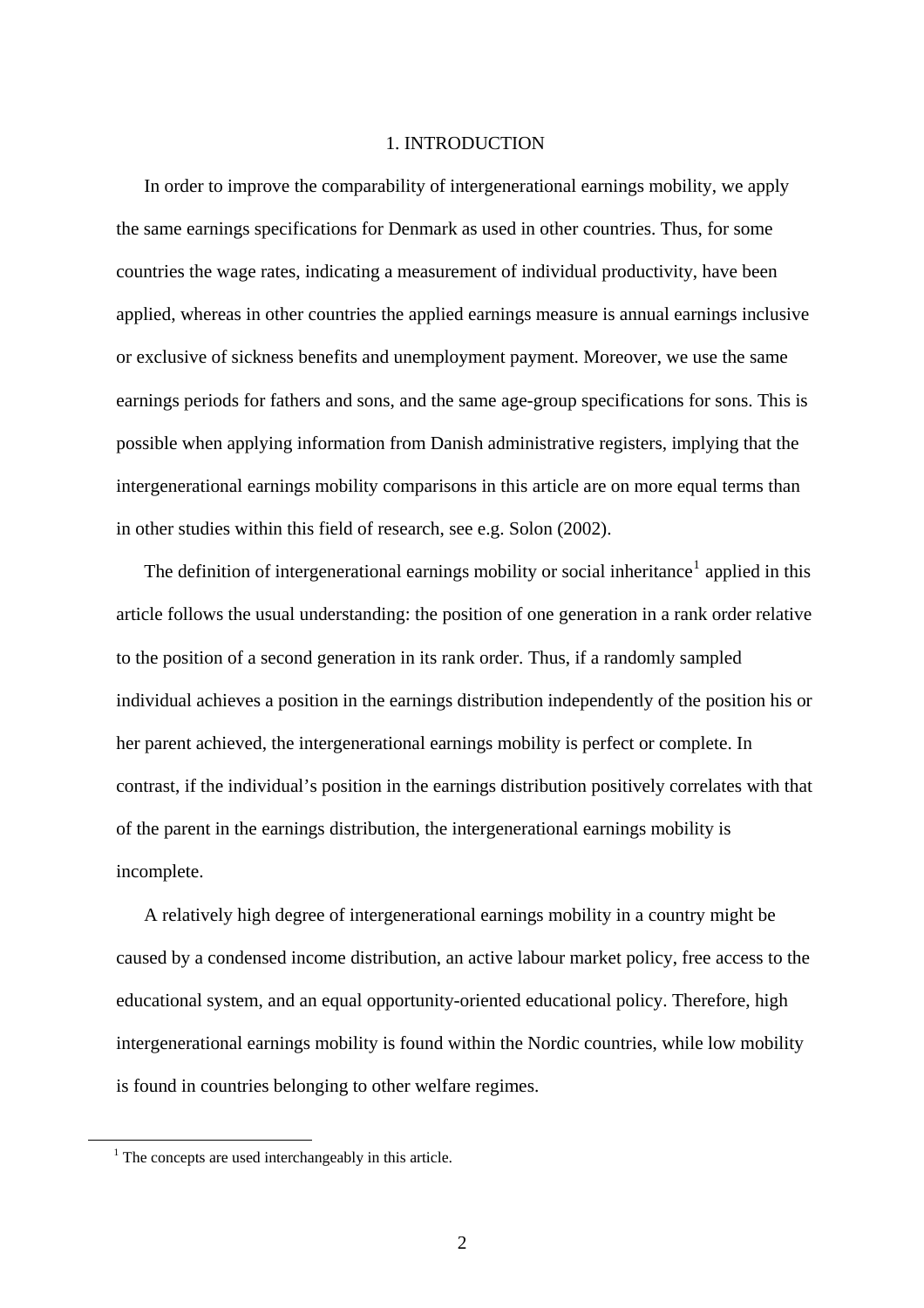Section 2 reviews the literature of replicable studies. Section 3 discusses the definition of mobility, while the applied data are described in Section 4. Section 5 presents the findings for Denmark relatively to those of other countries, and the last Section concludes.

#### 2. PREVIOUS STUDIES

The research on intergenerational mobility comes mainly in the form of various empirical analyses (e.g. Corak, 2004; Grawe, 2006; Bonke & Munk, 2003; Solon, 1999, 2002, 2004; Munk, 2003a; Bratberg et al., 2005, 2007). Two different approaches are applied: (a) the covariation between the parents' and their children's' economic positions, and (b) siblings' economic position relative to that of non-siblings given the same background characteristics: A relatively small variation in siblings' economic position compared with that of nonsiblings indicates low intergenerational earnings mobility, see Feinstein & Symons (1999). Solon (1999, 2002) and Corak (2006) offer an overview of the children and parent relationship, and Björklund *et al*. (2002) compare the two approaches of intergenerational earnings mobility.

 The child-parent relationship approach ideally requires information on the permanent incomes of both generations. However, as most longitudinal datasets cover short time periods only approximations to permanent incomes are possible. In particular, finding incomes for the younger generation is difficult, since this generation is either pursuing education, or just in the beginning of its labour market career. Therefore, most studies on intergenerational earnings mobility apply only one or a few cohorts with small generational age-differentials, with the exception of Bratberg *et al.* (2005), and Bratberg *et al.* 2007 who analyses data for several cohorts and show that earnings mobility between fathers and sons increases over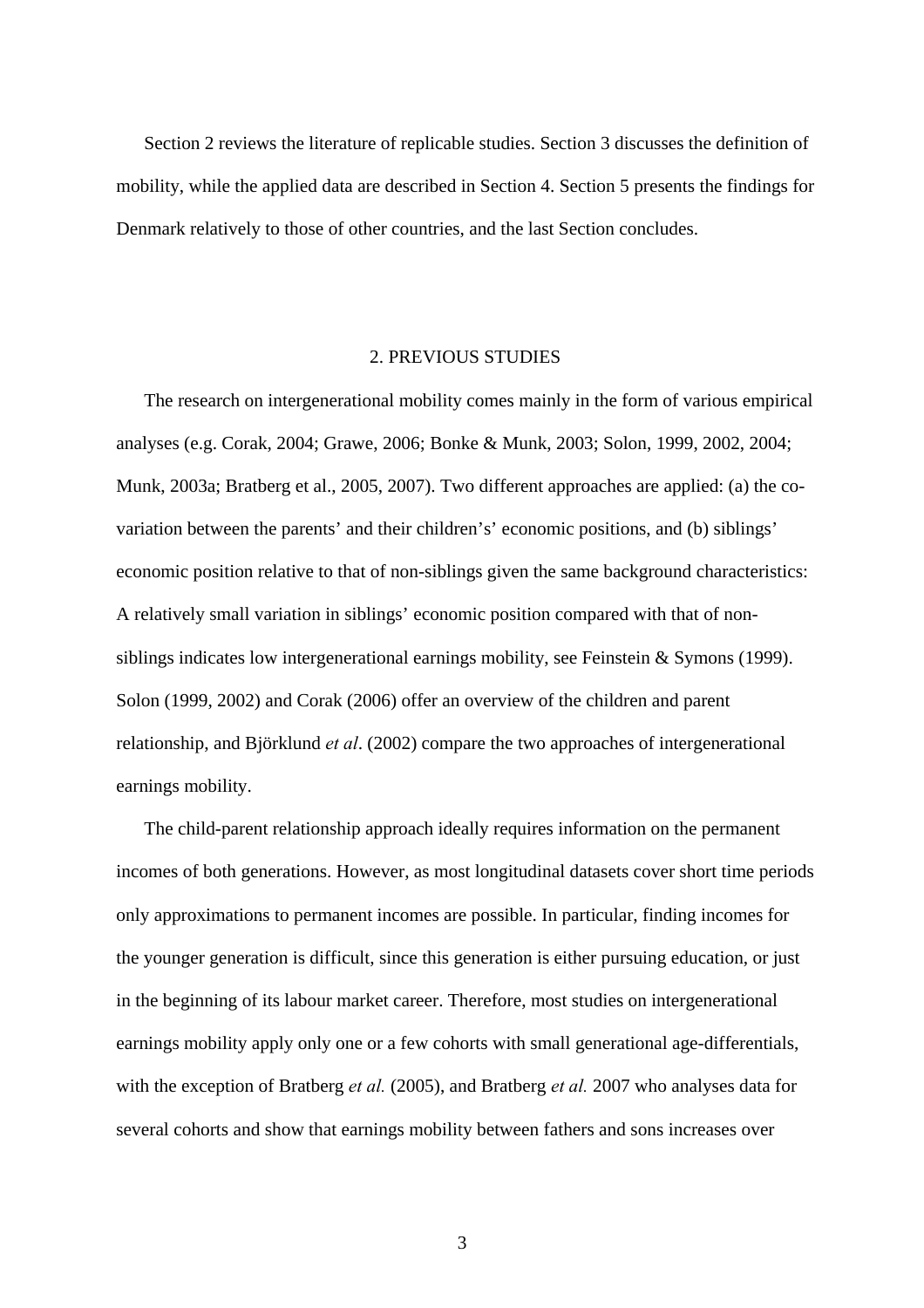time. Another problem is that most datasets include too few cases to analyze variations over the whole income distribution. Again, Bratberg *et al.* (2005) have managed to overcome this data problem and find the greatest mobility – the least social inheritance – in the middle of the distribution and more persistence at the top and bottom ends, while Bratsberg *et al.* (2007) find the greatest mobility in the bottom end, i.e. applying different earnings periods for the two generations and different earnings components.

Yet another issue in the intergenerational mobility literature is the problem of life cycle bias (cf. Haider & Solon, 2006; Grawe, 2006; Böhlsmark & Lindquist, 2006). For instance, Böhlsmark and Lindquist 2006 shows that the widespread use of current income as a proxy for lifetime income leads to inconsistent parameter estimates even when the proxy is used as the dependent variable. In addition, Mazumder (2005) has recently shown that an intergenerational elasticity based on short-term averages of fathers' earnings produces too low estimates - for the US around 0.4. However, the elasticities are downward biased by 30 % or more due to persistent transitory fluctuations, and the true estimates should be around 0.6 indicating lower intergenerational earnings mobility.

 Although most studies focus on the earnings mobility between father and son, an increasing number of studies now estimates the earnings mobility between father and daughter and between mother and daughter/son, see e.g. Corak (2001), Chadwick & Solon (2002), Deding & Hussain (2005) and McIntosh & Munk (2007). Also the earnings mobility between son and daughter's individual as well as family earnings, and their parents and grand parent's earnings has recently been investigated (Raaum *et al.,* 2007).

An important question is how much of the mobility is attributable to genes and to socioeconomic or environmental conditions. From Swedish adoption data, which include information on background characteristics for the biological parents, the adoptive parents and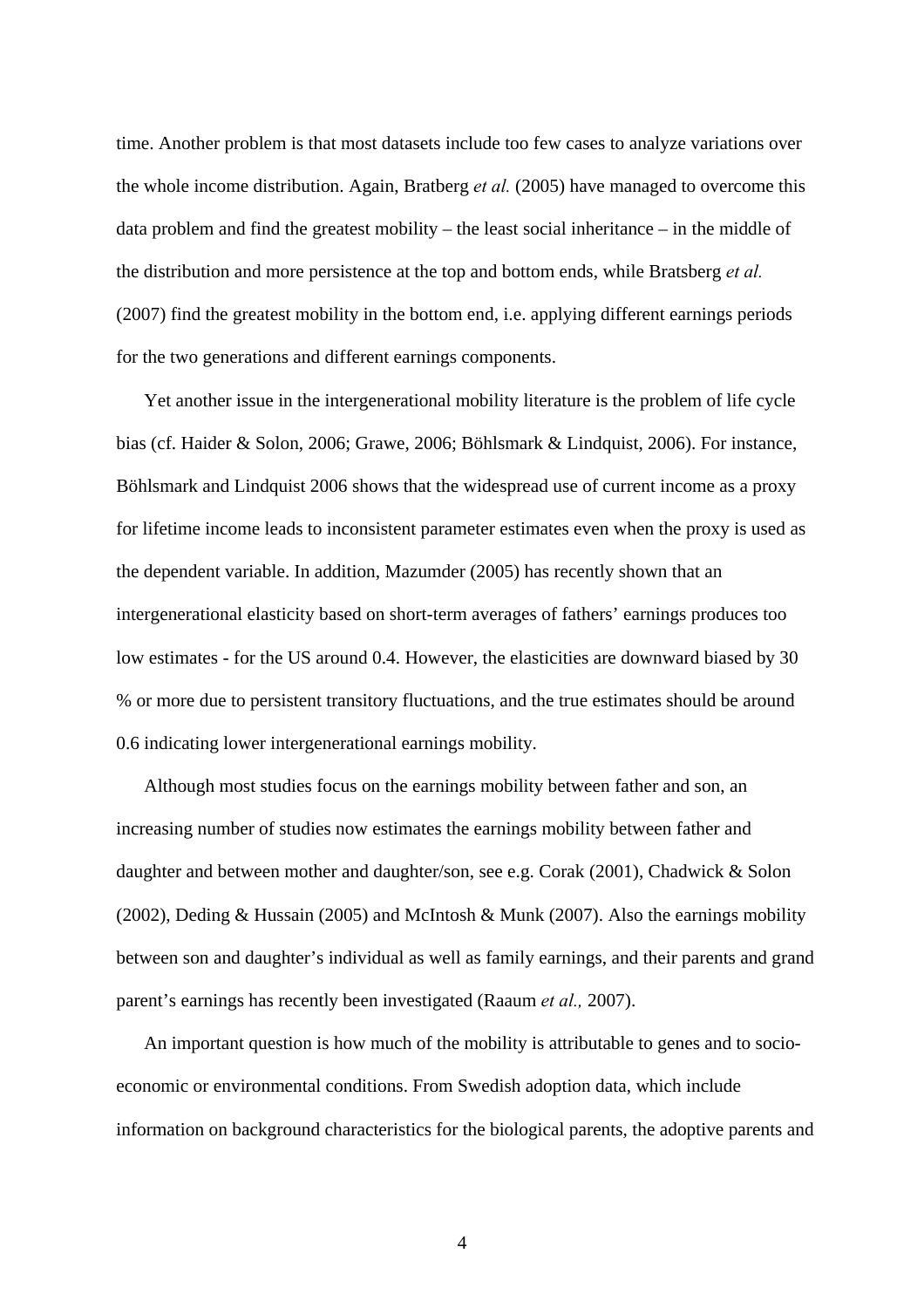the adoptees themselves, Björklund *et al.* (2006) demonstrate that both pre- and post-birth factors, such as childhood environment, contribute to intergenerational transmissions of income and education (see also Plug & Vijverberg, 2003, 2005, and Björklund *et al.*, 2007 for similar findings). Björklund *et al.* (2006) in fact show that pre-birth factors are found to be more important for the transmission of the mother's education and less important for the transmission of the father's income, as the latter is primarily affected by post-birth environment. Also Plug ([2](#page-6-0)002, 2004), Behrman & Rosenzweig (2002)<sup>2</sup>, and McIntosh & Munk (2007) have shown that parents' education has a greater impact than income on children's position in their distributions. In addition, to show the importance of both pre- and post-birth factors, a recent paper by Björklund *et al.* (2007) shows striking high estimates for the relationship between biological parents and their children in intergenerational transmissions of education, and they are substantial even for biological parents who are partly or completely absent from the post-birth environment.

 However, the mechanisms leading to resource transmission from parents to children are still only vaguely identified (see Munk, 2003b; Björklund *et al.*, 2007; McIntosh & Munk, 2008). One explanation focuses on the transmission of economic capital from one generation to the next, while another focuses on the transfers of social and cultural capital. As proposed by Corak (2001) the transmission of social and cultural capital is probably best elucidated by comparing parents' earnings with their children's earnings, while the transmission of economic capital is best captured by comparing the incomes, i.e. wages, unearned income and private transfers, for the two generations. A clarification based on empirical evidence is

<span id="page-6-0"></span> $\frac{1}{2}$ <sup>2</sup> Controlling for women's income and childrearing ability and the ability and schooling of their husband entail a marginally negative coefficient for mother's schooling and her child's schooling attainment, while the father's level of attainment remains significantly positive.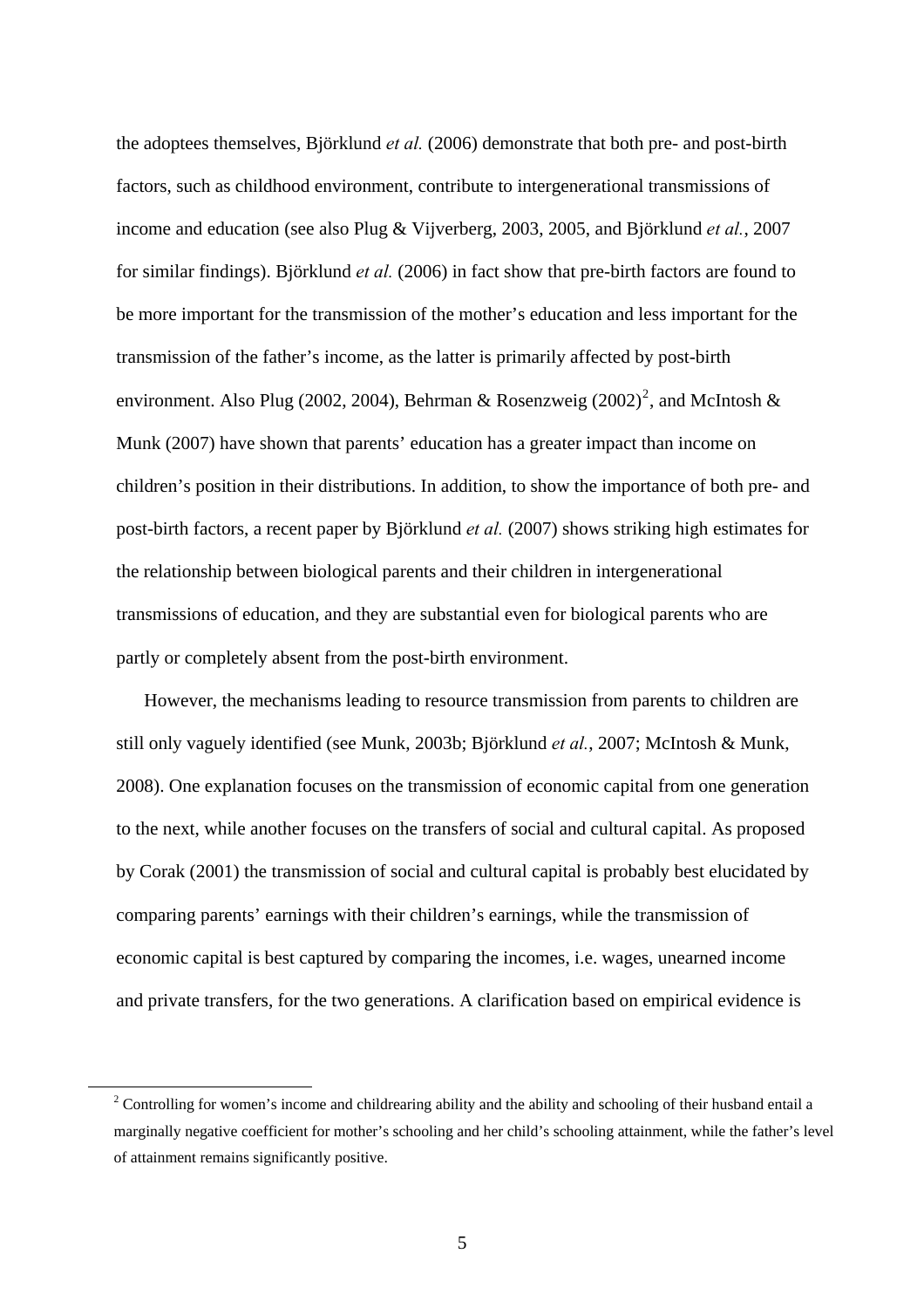of importance for the development and implementation of policies within this field, e.g. "breaking the negative social inheritance".

#### 3. MEASUREMENT OF MOBILITY

In principle, two different measures are common within intergenerational mobility studies: the first estimates the destination of young people's position in the earnings/income distribution, given their family background, while the second applies an aggregate measure derived from a statistical procedure.

The first measure ranks individuals in both generations – the  $1<sup>st</sup>$  and the  $2<sup>nd</sup>$  generation into quantiles according to their income, which is illustrated by a mobility matrix. This matrix shows the correlations between the positions of the two generations at two points: one, when the  $2<sup>nd</sup>$  generation is still living at home with their parents, and two when the  $2<sup>nd</sup>$ generation has left home and established its own household.

The second measure of intergenerational mobility, which is applied in this paper, uses an aggregate measure from a regression equation:

$$
(1) \qquad \log E_i = \alpha + \beta \log y_{0i} + \varepsilon_i
$$

where  $\log E_i$  represents the logarithm of the permanent income for a child in family *i*, log  $y_{0i}$  represents the logarithm to the parent's permanent income,  $\varepsilon_i$  is a random error term, and the slope  $\beta$  is the intergenerational elasticity-coefficient, i.e. changes in the child's permanent income in relation to changes in the parent's permanent income. The estimated elasticity measures the percentage change in the second generation's income generated by a one percent change in the first generation's income. If this coefficient is 0, intergenerational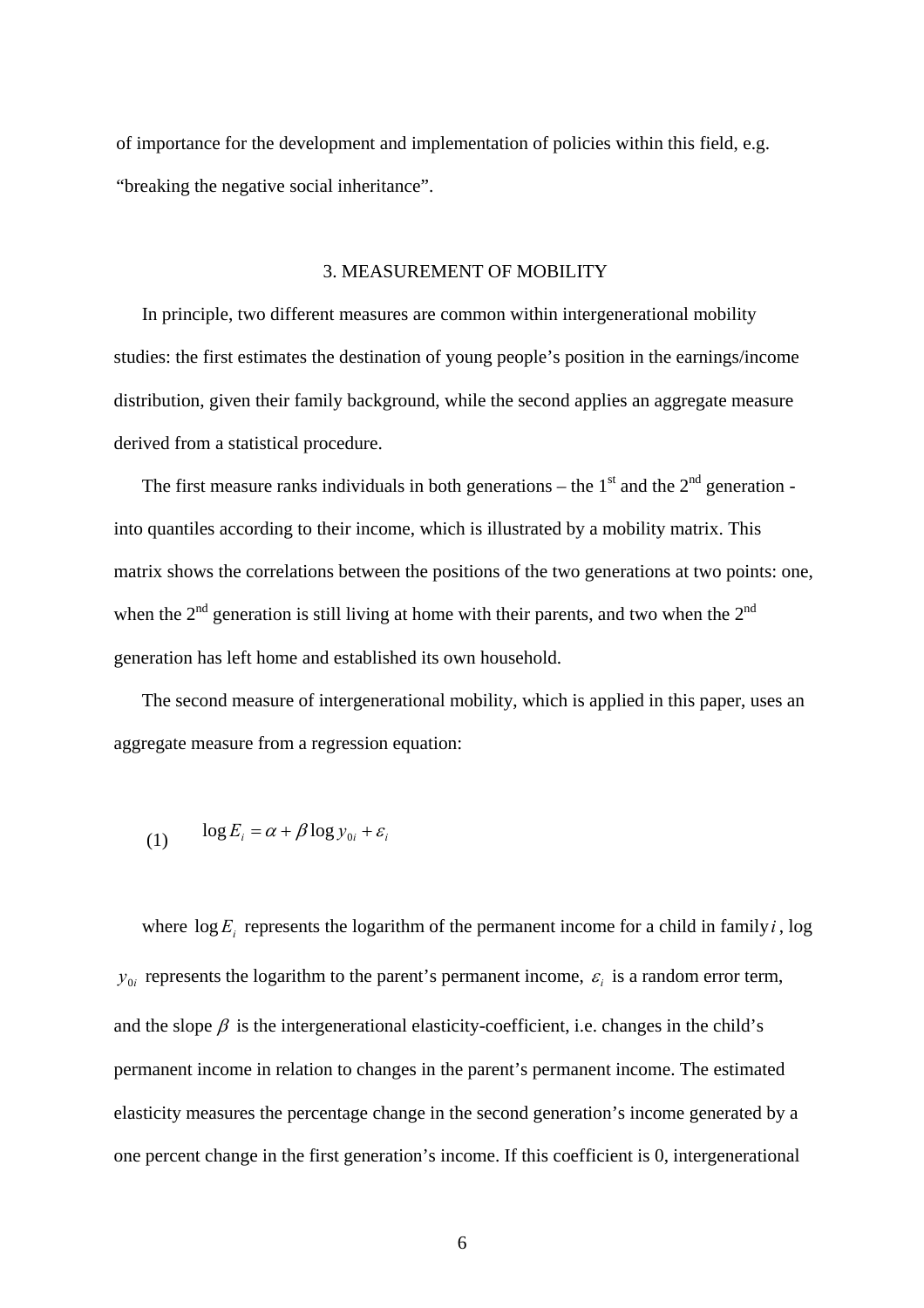mobility is complete, whereas a value above 0 indicates some intergenerational persistence, i.e. the origin of the parent in his/her earnings distribution predicts the destination of the child in his/her earnings distribution.

As earnings usually vary from year to year, average income for a longer period of time the estimated permanent income - is a preferable measure (Haider & Solon, 2006). Also the age of the two generations is important, because it takes some time in life to obtain a more stable income. Choosing too young people increases the earnings variation, and thereby makes the measure of mobility more uncertain. Thus, applying both average incomes and correcting for the age of parents and children to avoid short-term variations in their incomes, is important.

Finally, as taxes and income transfers affect the distribution of income the applied earnings or income measure, i.e. gross earnings or net earnings, gross incomes or net incomes (Roemer *et al.*, 2003), is critical, and more so, the longer the time-span between the different generations. Moreover, unclear applied income concepts together with different tax and income transfer systems increase the uncertainty of international comparisons of intergenerational earnings mobility.

#### 4. DATA

Different data sources are available for Danish intergenerational earnings mobility studies including information from longitudinal surveys (e.g. the Danish youth-cohort study) and from administrative registers at Statistics Denmark. Here, we apply the latter data, because they cover information on income components, family background, etc. for the whole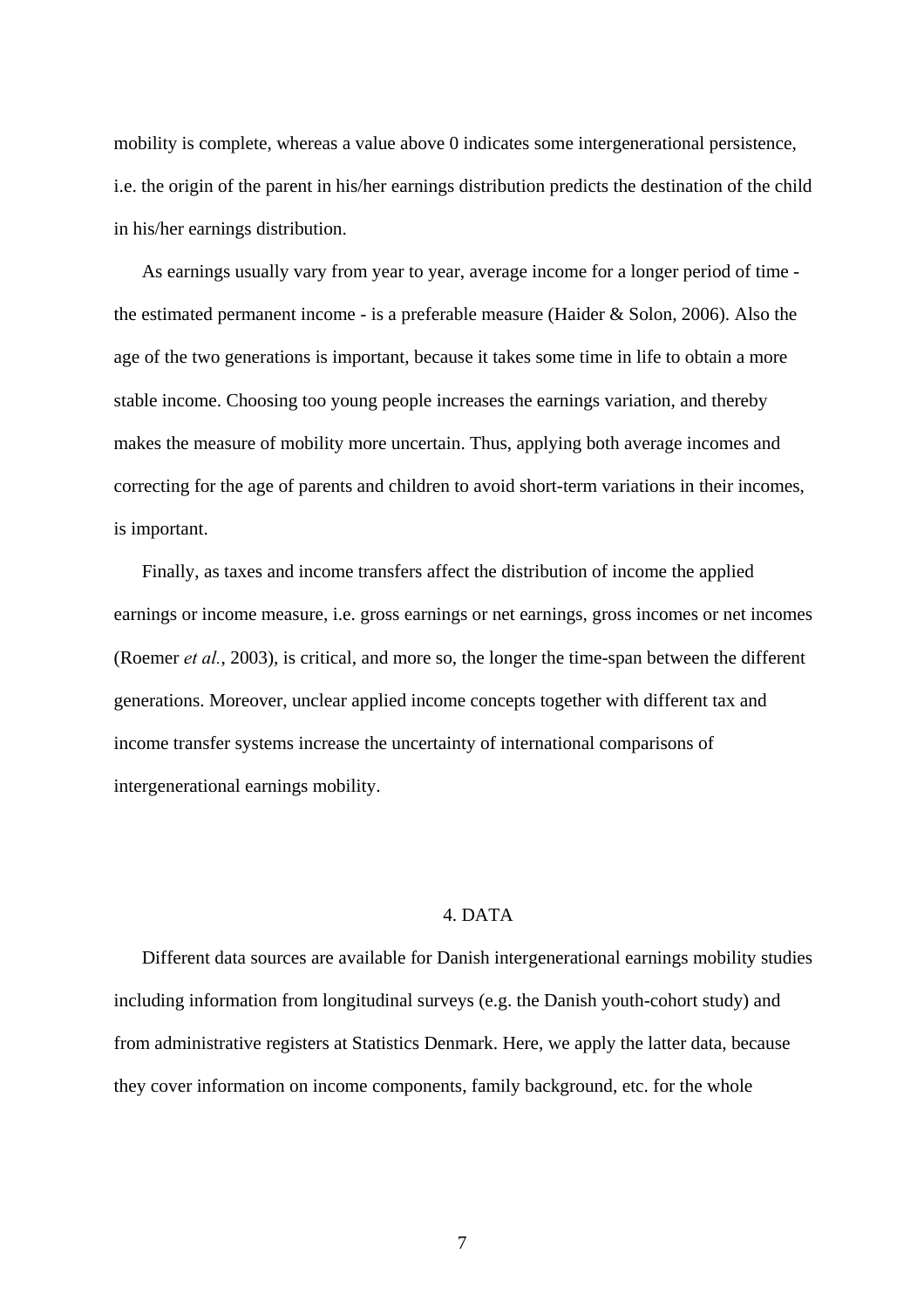population for the period 1984-2002, and, therefore, offer greater opportunities for choosing the most appropriate cohorts and generations at different times.

The different earnings concepts in the analyses are annual earnings including or excluding sickness pay and unemployment insurance benefit, and hourly wage rates taken as a proxy for individual productivity.

We exclude incomes from self-employment, because these figures are not as reliable as earnings, due to a relatively large yearly variation influenced by specific tax-rules on this kind of income.

In the analyses, we included all sons aged 30-40 years in 2002 and their parents within the age interval of 30-66 years in 1984. Thus, the earnings we use for sons are from 2002, whereas we calculate the earnings for their fathers as averages for 1984-1988. The earnings are inflated with the consumer price index with 2002 as the baseline year.

Table 1 gives an overview of the statistical information in the applied Danish data.

---------------

Table 1 here

--------------

#### 5. METHODOLOGY

The calculation of intergenerational earnings mobility applies the elasticity coefficient method in (1), because this method allows comparisons between different countries, most of which are included in Solon (2002). However, some studies applying the same method are excluded from the comparison because they looked at very young sons as the second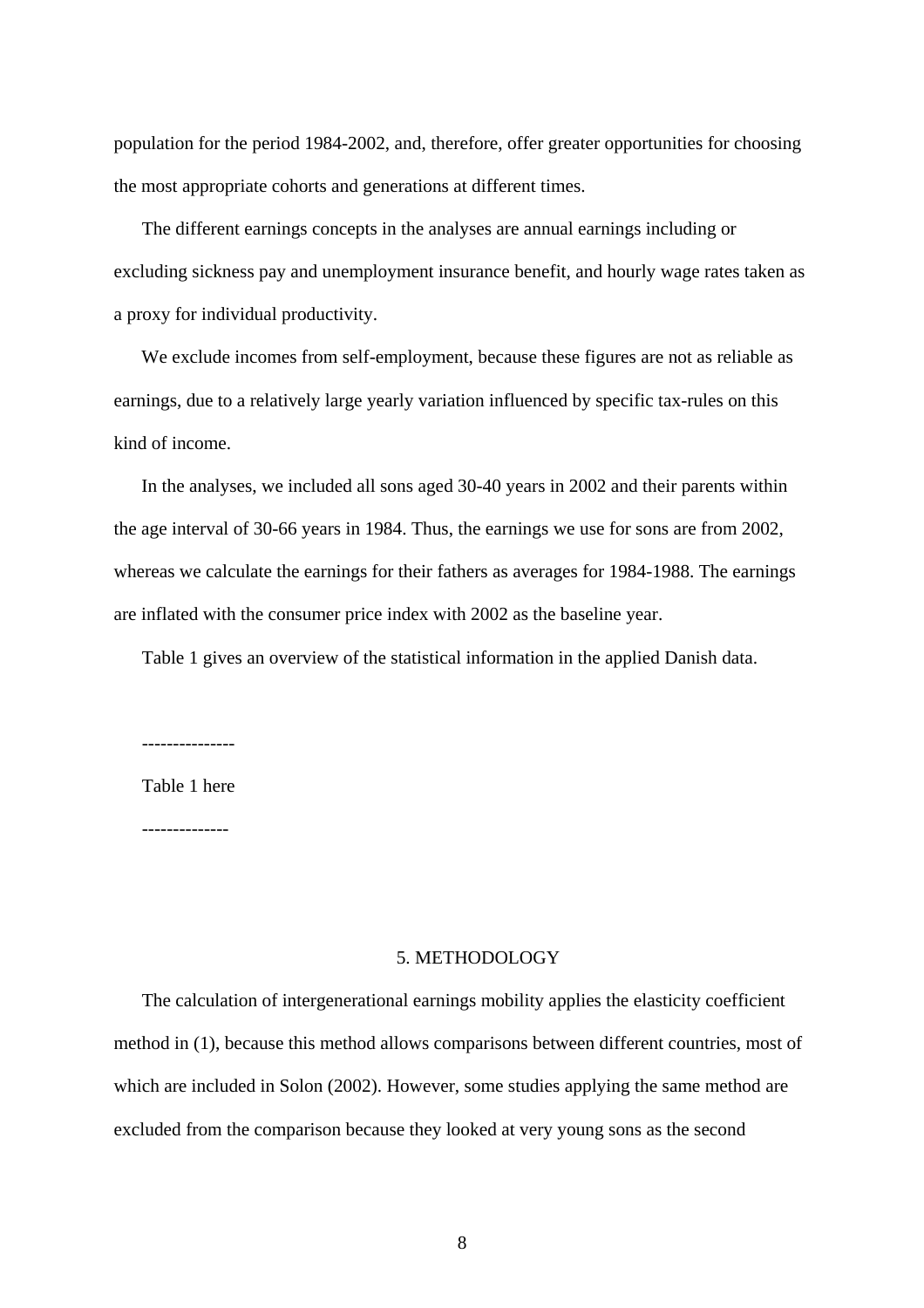generation (Couch & Dunn, 1997)<sup>[3](#page-10-0)</sup> or applied only one-year earnings for parents (Blanden *et al*., 2005). The variation in age-brackets of the generations and the earning periods of the second generation between the remaining studies is controlled for by using the same delimitations in the Danish calculations as in the different comparative studies, which is possible due to the richness of the Danish dataset.

Besides the international comparison of intergenerational earnings mobility, the different calculations for Denmark also allow for studying, how sensitive the earnings elasticity is to the delimitation of age-groups and earnings periods.

#### 6. FINDINGS

The different earnings concepts applied in this analysis allow for studying, how sensitive the results are to earnings definitions. This sensitivity is firstly illustrated by a significant difference between the father-son earnings elasticity based on wage rates which amounts to 0.224, and the corresponding estimated elasticity based on annual earnings exclusive of unemployment and sickness benefits which amount to 0.123 (cf. Table 2). The latter concept is applied in most other studies of intergenerational mobility. The elasticity increases to 0.136 when including sickness payment and unemployment benefits in annual earnings, as in the Norwegian case. This means that intergenerational earnings mobility is actually lower when different kinds of benefits are included, which indicates that social heritage is stronger in the lower end of the earnings distribution. This follows Bratberg *et al.* (2005), who find the

<span id="page-10-0"></span> $\frac{1}{3}$  $3$  The estimated elasticities are smaller and the standard errors higher, i.e. 0.11 (0.06) for Germany and 0.13 (0.06) for the US, than in other studies for these two countries. The explanation might be that because of the sons' very young age, 23 and 25 years old, respectively, they have not yet a permanent position on the labour market, and, thereby, a permanent income.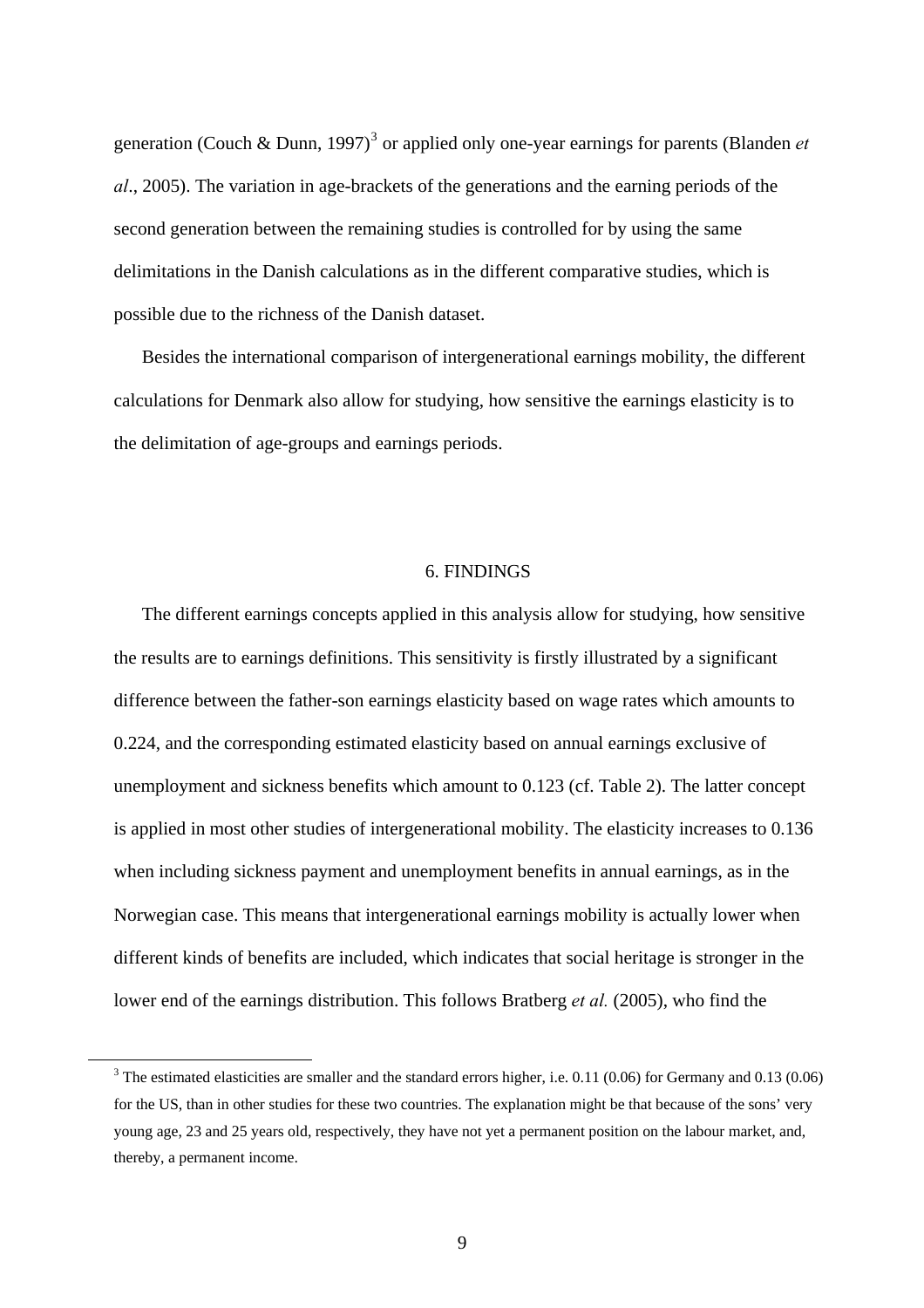greatest social inheritance in the bottom and the top end of the distribution, but is in contrast to Bratsberg *et al.* (2007), who find higher intergenerational mobility at the bottom end than in the middle and the top of the distribution. The relatively high elasticity coefficient found when applying wage rates shows that individual productivity is inherited from the parents to a larger degree than annual earnings (wage rates \* hours of work) and receiving public income transfers.

----------------------- Table 2 about here ----------------------- ----------------------- Table 3 about here -----------------------

Secondly, if intergenerational earnings mobility for Denmark is calculated using the same measures – income concepts, age-brackets and earning periods – as used for various other countries ( $\beta^{DK}$  in column 1) we find nearly the same level of intergenerational earnings mobility in Denmark as in Finland and Norway, but higher than for one of the calculations for Sweden (Björklund & Jäntti, 1997, and Jäntti *et al*., 2006), see column 3 of Table 3. This demonstrates that there is only a small variation in intergenerational earnings mobility variation between the Nordic countries. However, relatively to Canada the intergenerational earnings mobility in the Nordic countries is found higher, and this is even more pronounced comparing with Germany, UK and the United States, where very low intergenerational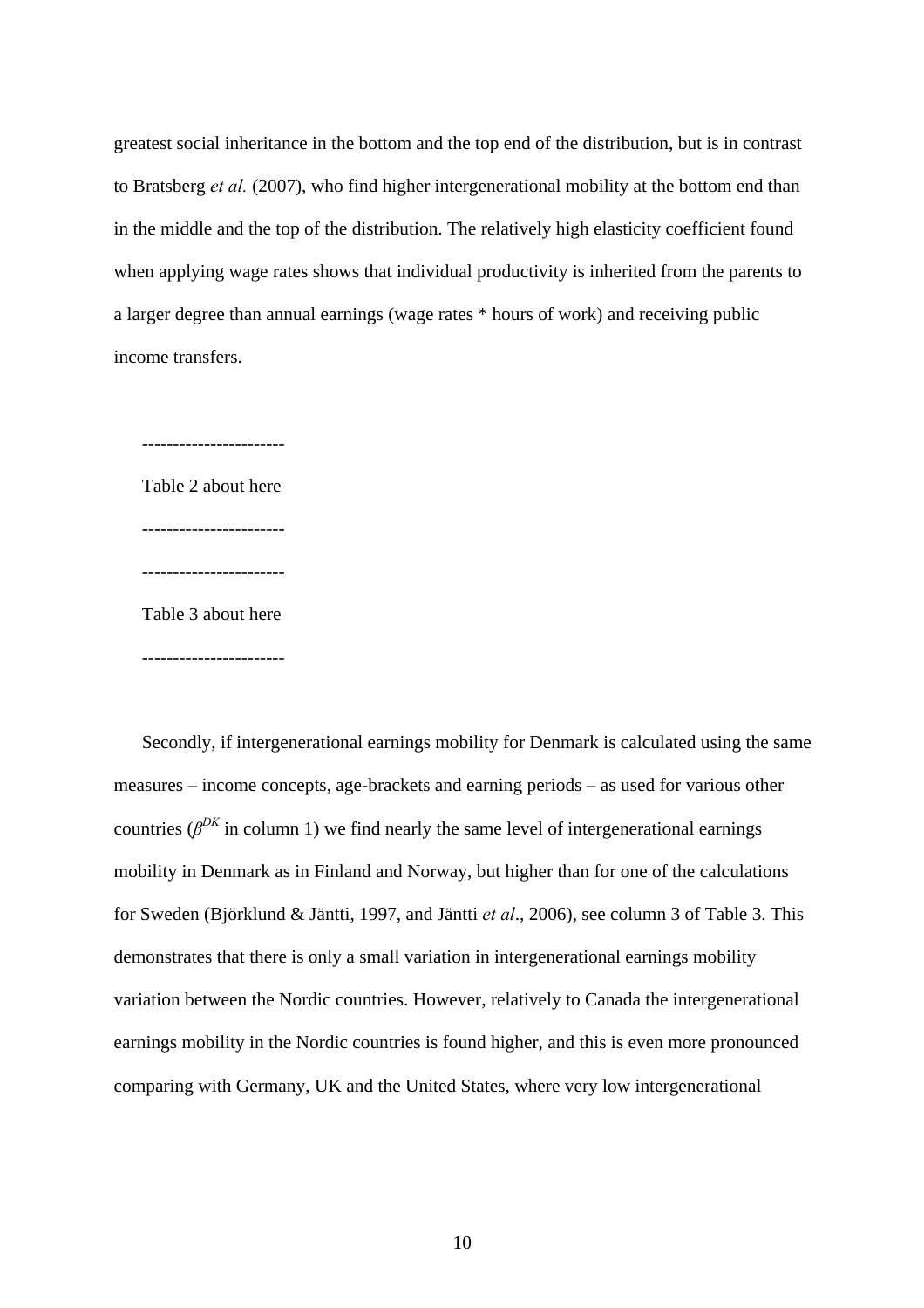earnings mobility is found. The earnings elasticity in the US studies is between 0.24 and 0.49 higher than for Denmark when applying the same age and earnings periods.

The observed smaller social heritage in the Nordic countries is usually explained by the compressed earnings distributions found in these countries (Danish Economic Council, 2001; Bonke & Munk, 2002; Danish Economic Council, 2006).

How sensitive the calculations are according to the use of different age-groups and earnings periods is depicted in column 1 of Table 3 where we compare international findings. As an example, we find that calculations referring to very young second generation individuals as is the case for some Canadian, German and American studies (Corak & Heisz, 1999; Blanden, 2005; Solon, 1992; Zimmerman, 1992), give elasticities considerably smaller than within other studies for Canada and US., which include older second generation individuals (Corak, 2001; Björklund & Jäntti, 1997; Couch & Lillard, 1998). Another example is the effect of applying different earning periods, e.g. Blanden, 2005, Österbacka, 2001. This shows that earnings elasticities are very sensitive to the age-groups and the earning periods applied which has to taken into consideration when comparing different mobility studies.

#### 7. CONCLUSIONS

In this study we estimated intergenerational earnings mobility for Denmark applying different specifications with the aim of presenting the most appropriate comparison with studies for other countries.

As the earnings elasticity was expected to be sensitive to the applied measure, different measures were introduced, including hourly wage rates, annual earnings inclusive or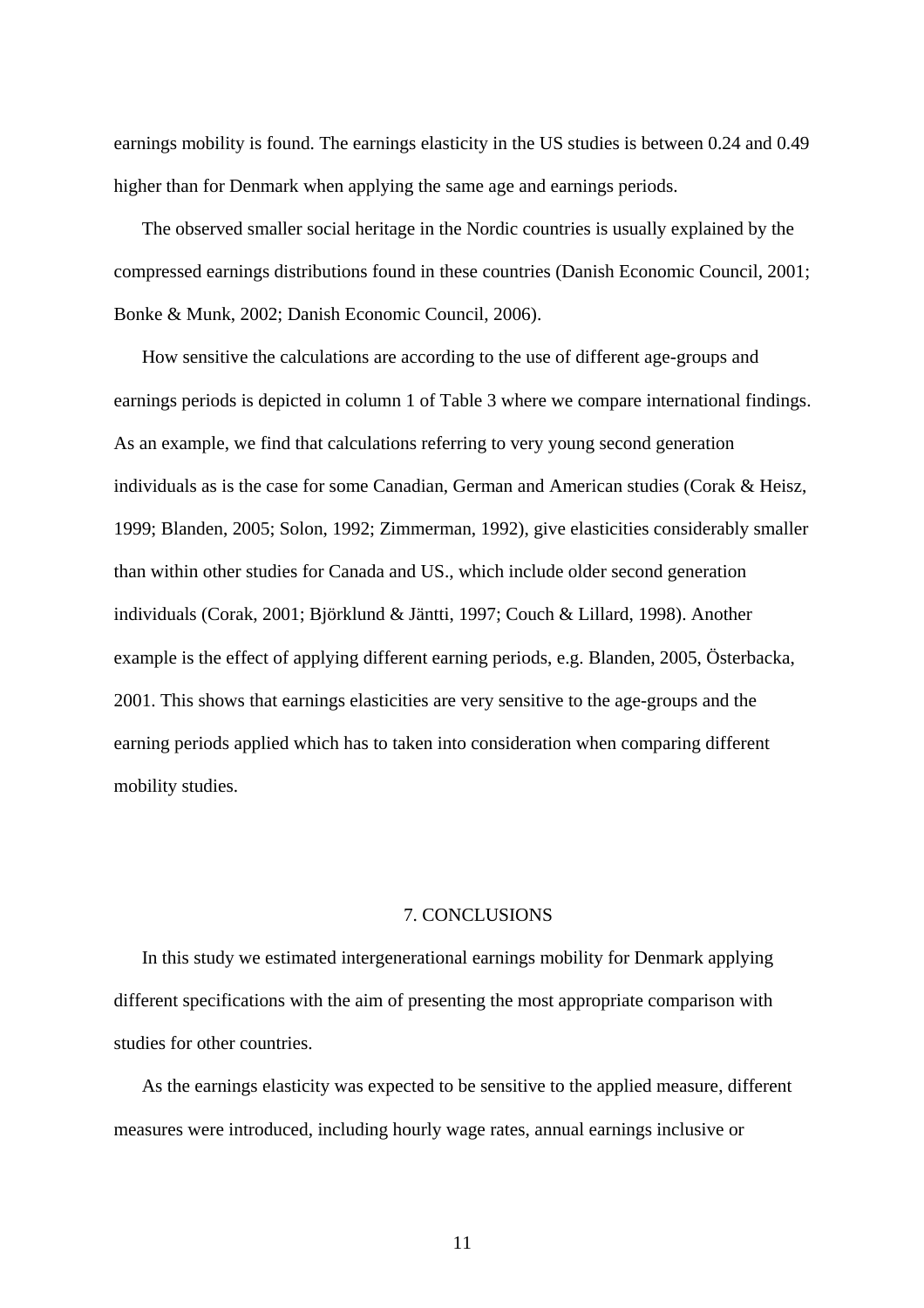exclusive of unemployment and sickness benefits. We show that the wage rate taken as a productivity proxy implies less intergenerational earnings mobility than the yearly earnings measures, which also depends on the number of hours spent on the labour market. Moreover, we find that the Danish intergenerational earnings elasticity is relatively small indicating high mobility between Danish generations. This is the case when exercising yearly earnings as well as hourly earnings based on information from administrative registers for the period 1984-2002.

As the different international estimations apply different delimitation criteria concerning sons' age and different earnings periods, corrections were made to take this into consideration, which is not the case in most other comparative studies. We found that the Danish intergenerational earnings mobility is at nearly the same level as in Sweden, Norway, and Finland, while comparable mobility estimates for Canada are smaller than for Denmark. For all these countries, however, the level was considerably lower than for Germany and especially for UK and the United States.

 These findings indicate that the Nordic welfare model, and probably also the Canadian, ensures relatively more equitable opportunities compared to other welfare models, no matter whether one comes from privileged or less privileged backgrounds. This confirms the findings by Mayer & Lopoo (2008) showing greater intergenerational mobility in states spending more on children than in states spending less on children, e.g. within the US. This conclusion, however, only makes sense if mobility studies are based on the same earnings concepts, age-group and earning periods.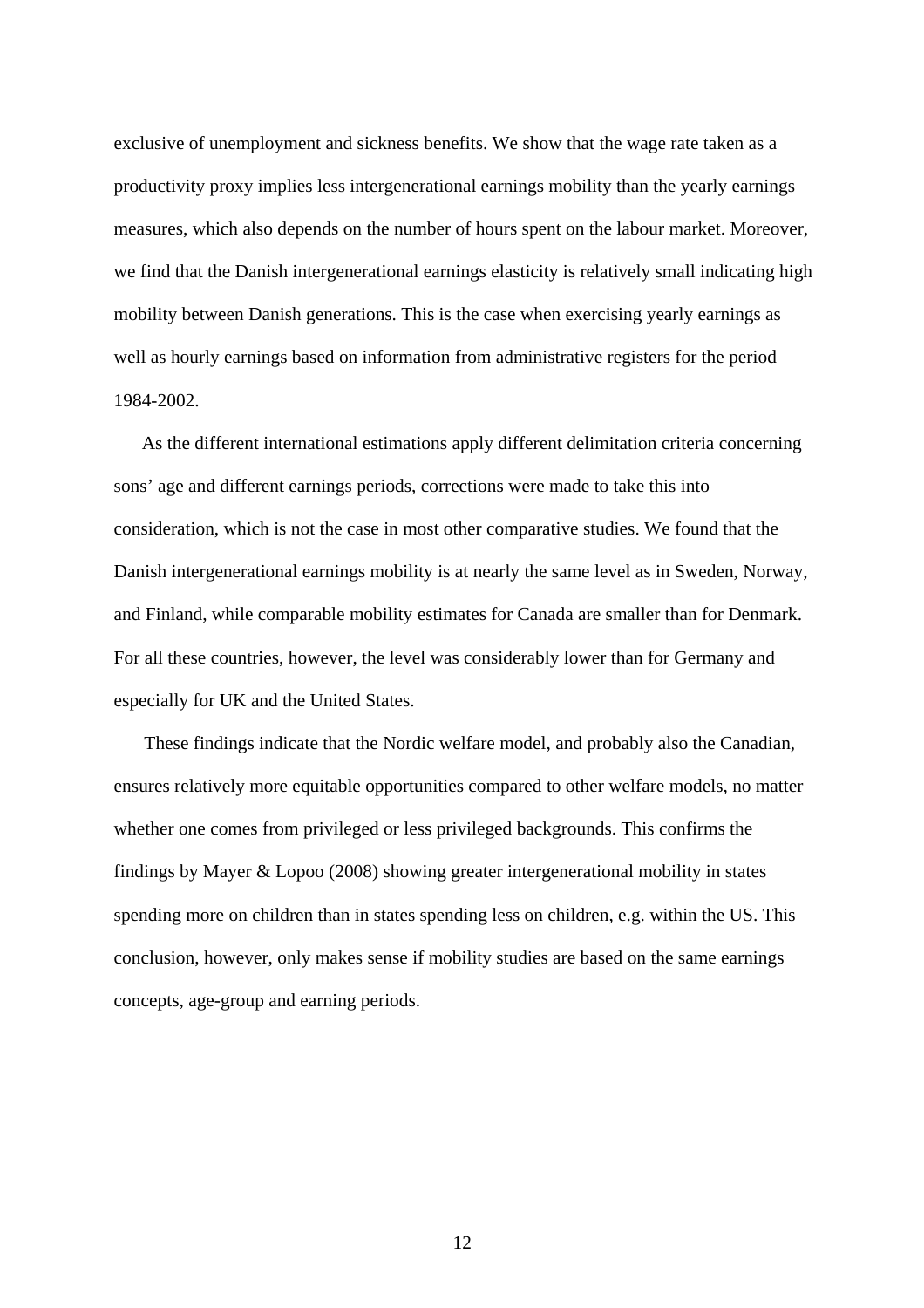#### **REFERENCES**

- Behrman, J. R. and Rosenqweig, M. R., "Does Increasing Women's Schooling Raise the Schooling of the Next Generation?". *American Economic Review 92* (1), 323-334, 2002.
- Björklund, A. and Jäntti, M., "Intergenerational Income Mobility in Sweden Compared to the United States". *American Economic Review*, 87, (5), 1009-18, 1997.
- Björklund, A., Eriksson, T., Jäntti, M., Raaum, O., and Österbacka, E., "Brother Correlations in Earnings in Denmark, Finland, Norway, and Sweden compared to the United States", *Journal of Population Economics 15*, 757-772, 2002.
- Björklund, A., Lindahl, M., and Plug, E., "The Origins of Intergenerational Associations: Lessons from Swedish Adoption Data", *Quarterly Journal of Economic*s *121*, 999-1028, 2006.
- Björklund, A, Jäntti, M., and Solon, G., "Nature and Nurture in the Intergenerational Transmission of Socioeconomic Status: Evidence from Swedish Children and Their Biological and Rearing Parents, *The B.E. Journal of Economic Analysis & Policy 7(2)*  (advances), article 4, 2007
- Blanden, J., "*International Evidence on Intergenerational Mobility"*. Centre for Economic Performance, London School of Economics and Department of Economics, University College London, 2005.
- Blanden, J., Gregg, P. and Machin, S., "*Intergenerational Mobility in Europe and North America"*. A Report Supported by the Sutton Trust. April 2005. London, 2005.
- Bonke, J. and Munk, M. D., "Fordelingen af velfærd i Danmark", report 02:27, The Danish National Institute of Social Research, 2002.
- Bonke, J. and Munk, M. D., "Hvad skyldes social mobilitet i Danmark?" *Nordisk Sosialt Arbeid 23* (4), 224-231, 2003.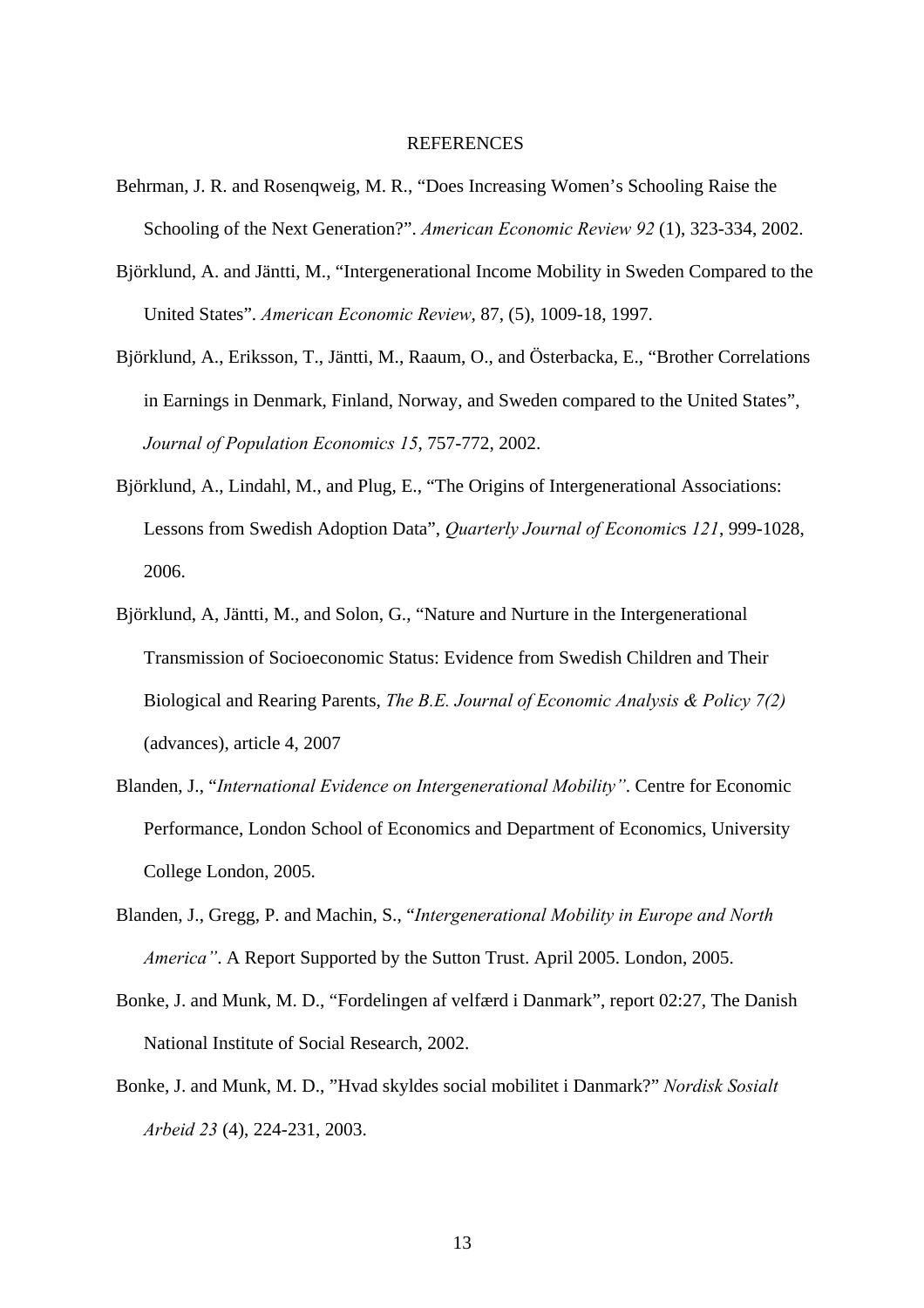- Bratberg, E., Nilsen, Ø. A. and Vaage, K., "Intergenerational Earnings Mobility in Norway: Levels and Trends". *Scandinavian Journal of Economics 107*(3), 419-435, 2005.
- Bratberg, E., Nilsen, Ø. A. and Vaage, K.,"Trends in Intergenerational Mobility across Offspring's Earnings Distribution in Norway". *Industrial Relations 46*(1), 112-129, 2007
- Bratsberg, B., Røed, K., Raaum, O., Naylor, R., Jäntti, M., Eriksson, T. and Österbacka, E. ,"Nonlinearities in Intergenerational Earnings Mobility: Consequences for Cross-Country Comparison. *The Economic Journal 117*, (March), C72-C92, 2007.
- Böhlsmark, A. and Lindquist, M.J., "Life-cycle Variations in the Association between Current and Lifetime", *Journal of Labor Economics 24*(4), 879-896, 2006
- Chadwick, L. and Solon, G. "Intergenerational Income Mobility among Daughters". *American Economic Review 92* (1), 2002.
- Corak, M., "Are the Kids All Right? Intergenerational Mobility and Child Well-Being in Canada", *The Review of Economic Performance and Social Progress 2001: The Longest Decade: Canada in the 1990s*, volume 1, 2001.
- Corak, M., "*Dynamics of Generational Income Mobility in North America and Europe".* Cambridge University Press, Cambridge, 2004..
- Corak, M., "Do Poor Children Become Poor Adults? Lessons from a Cross Country Comparison of Generational Earnings Mobility", IZA DP no. 1993, 2006.
- Corak, M. and Heisz, A., "The Intergenerational Income and Income Mobility of Canadian Men: Evidence from Longitudinal Income Tax Data", *Journal of Human Resources 34* (3), 504-33, 1999.
- Couch, K. A. and Dunn, T. A., "Intergenerational Correlations in Labor Market Status: A Comparison of the United States and Germany", *Journal of Human Resources*, *32* (1), 210-32, 1997.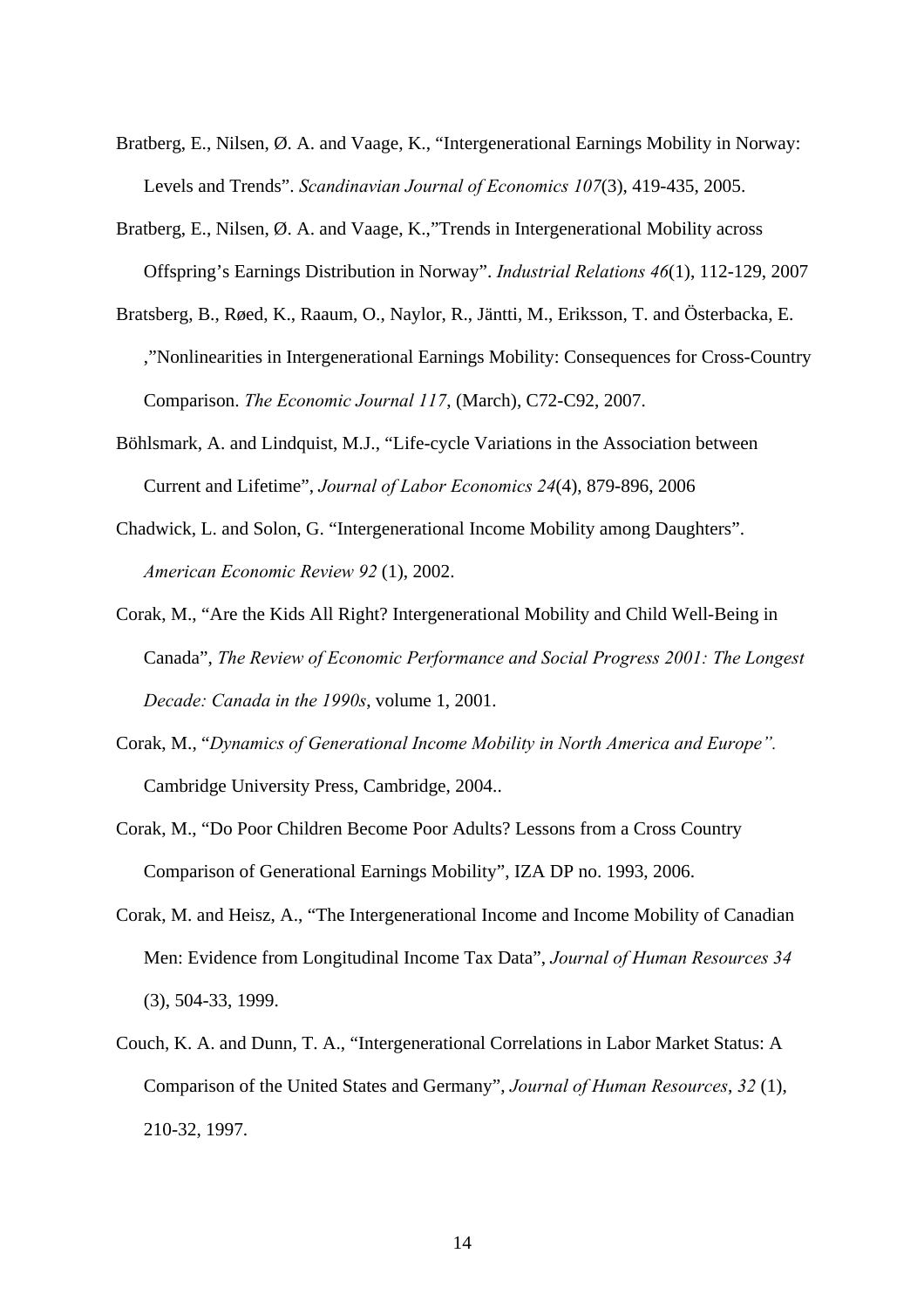- Couch, K. A. and Lillard, D. A., "Sample selection and the intergenerational correlation in earnings". *Labour Economics 5*, 313-329, 1998.
- Danish Economic Council, DØR, "*Vismandsrapporten Efterår 2001"*. Det Økonomiske Råds Sekretariat, 2001.
- Danish Economic Council, DØR, "*Vismandsrapporten Efterår 2006"*. Det Økonomiske Råds Sekretariat, 2006.
- Deding, M. C. and Hussain, M. A., "Educational Attainment in Denmark Effects of parents' education and living conditions". *Journal of Applied Social Science Studies 125* (3), 347- 368, 2005.
- Ermisch, J., Francesconi, M. and Siedler, T. "Intergenerational Economic Mobility and Assortative Mating". IZA Discussion Papers 1847, Institute for the Study of Labor (IZA), Bonn, 2005.
- Feinstein, L. and Symons, J., "Attainment in secondary school". *Oxford Economic Papers 51* (2), 300-321, 1999.
- Haider, S. and Solon, G., "Life-Cycle Variation in the Association between Current and Lifetime earnings", *American Economic Review 96* (4), 1308-1320, 2006.
- Grawe, N., "Life cycle bias in estimates of intergenerational earnings persistence". *Labour Economics 13 (5)*, 551-570, 2006.
- Jäntti, M., Røed, K., Naylor, R., Björklund, A., Bratsberg, B., Raaum, O., Österbacka, E., Eriksson, T., "American Exceptionalism in a New Light: A Comparison of Intergenerational Earnings Mobility in Nordic Countries, the United Kingdom and the United States". IZA DP no. 1938. 2006.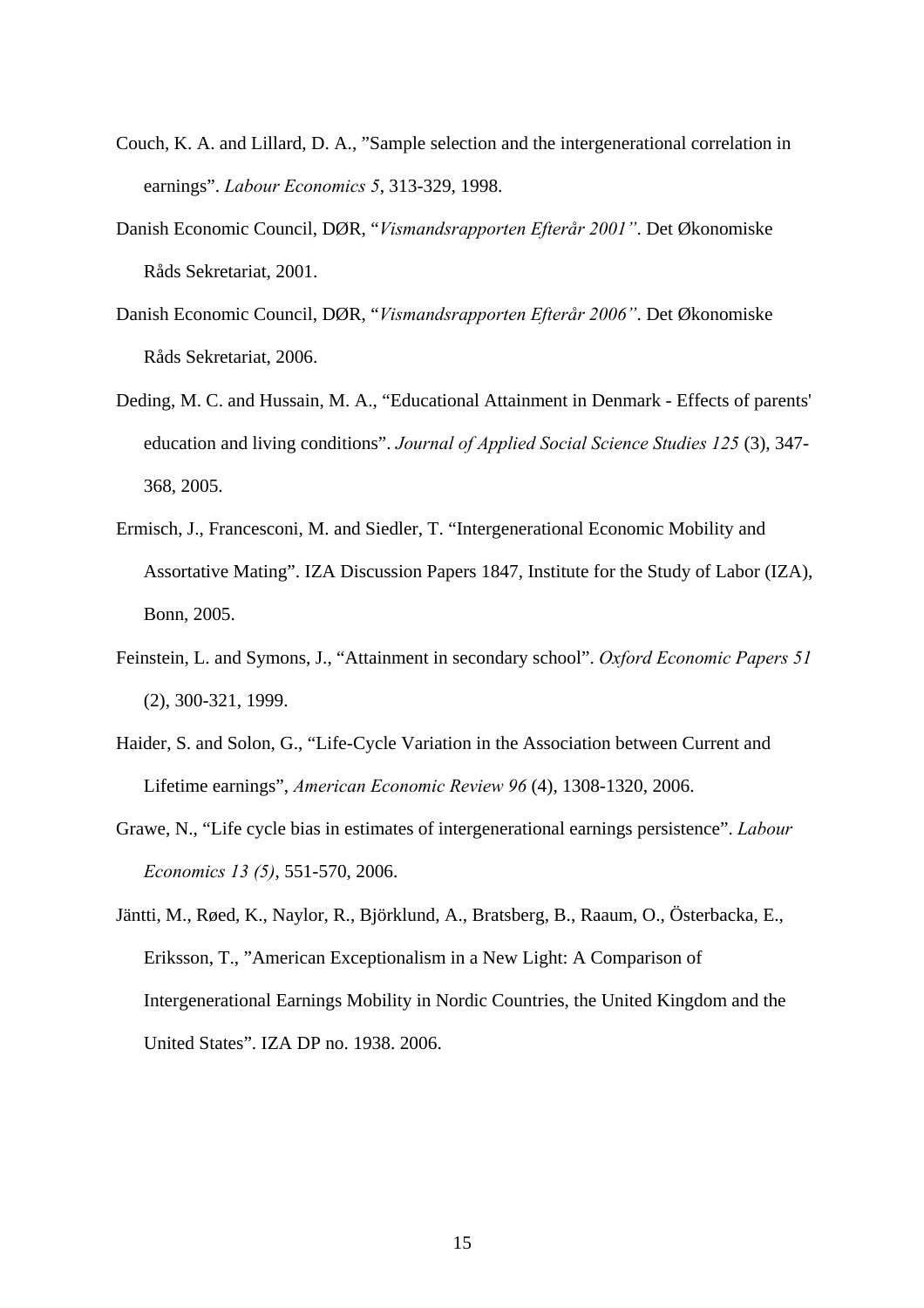- Mazumder, B., "Fortunate sons: New estimates of intergenerational mobility in the U.S. using social security earnings data". *Review of Economics and Statistics* 87(2), 235-255. 2005
- Mayer, S.E. and Lopoo, L.M., "Government spending and intergenerational mobility". *Journal of Public Economics 92*, 139-158, 2008.
- McIntosh, J. and Munk, M. D., "Scholastic Ability vs. Family Background in Educational Success in Denmark", *Journal of Population Economics 20* (1), 2007.
- McIntosh, J. and Munk, M. D., "Social Class, Family Background, and Intergenerational Mobility", *European Economic Review* forthcoming 2008
- Munk, M. D., "*Social mobilitet. Social mobilitet i Danmark set i et internationalt perspektiv"*, *Arbejdspapir* 9: 2003, the Danish National Institute of Social Research, 2003a.
- Munk, M. D., "Uddannelsesmobilitet betydningen af kognitive strukturer og kulturel kapital", *Uddannelse 36* (8), 14-20, 2003b.
- Österbacka, E., "Family Background and Economic Status in Finland". *Scandinavian Journal of Economics 103* (3), 467-84, 2001.
- Österberg, T., "Intergenerational Income Mobility in Sweden: What Do Tax-Data Show?" *Review of Income and Wealth 46* (4), 421-36, 2000.
- Plug, E., "*How Do Parents Raise the Educational Attainment of Future Generations?"* Discussion Paper n. 652, The Institute for The Study of Labor (IZA), Bonn, 2002.
- Plug, E., "Estimating the Effect of Mother's Schooling on Children's Schooling Using a Sample of Adoptees". *American Economic Review 94*(1), 358-368, 2004.
- Plug, E. and Vijverberg, W., "Schooling, Family Background and Adoption: Is it Nature or is it Nuture?" *Journal of Political Economy 111*, 611-641, 2003.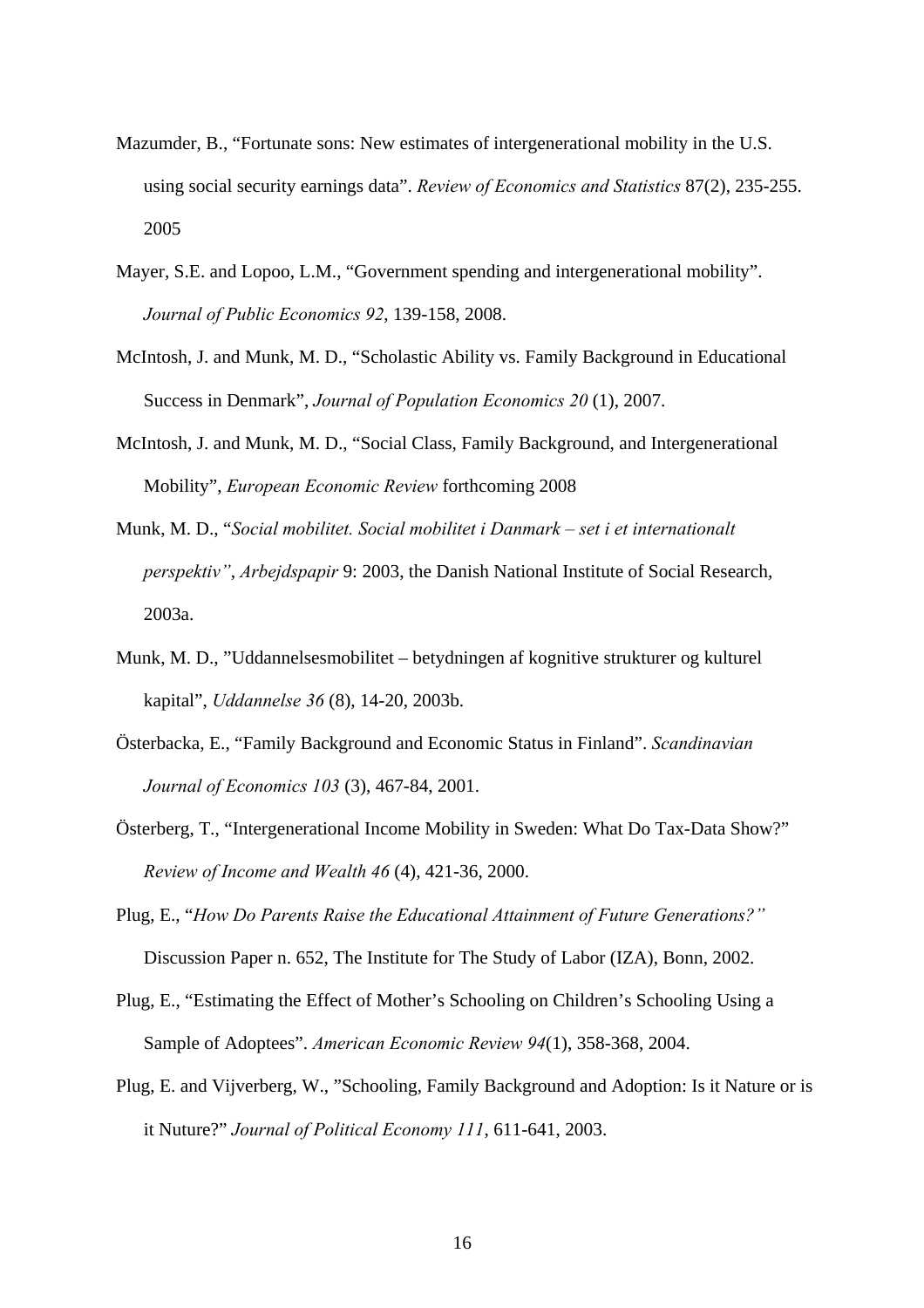- Plug, Erik and Vijverberg, W., "Does Family Income Matter for Schooling Outcomes? Using Adoptees as a Natural Experiment". *Economic Journal* 115, 879-906, 2005.
- Raaum, O., Bratberg, B., Røed, K., Österbacka, E., Eriksson, T., Jäntti, M. and Naylor, R., "Marital Sorting, Household Labor Supply, and Intergenerational Earnings Mobility across Countries". IZA DP No. 3037. September 2007.
- Roemer, J. E., Aaberge, R., Colombino, U., Fritzell, J., Jenkins, S. P., Lefranc, A., Marx, I., Page, M., Pommer, E., Ruiz-Castillo, J., San Segundo, M. J., Tranæs, T., Trannoy, A., Wagner, G. G. and Zubiri, I., "To What Extent Are We Equalizing Opportunities for Income Acquisition Among Citizens". *Journal of Public Economics 87* (3/4), 539-565, 2003.
- Solon, G., "Intergenerational income mobility in the United States". *American Economic Review 82*, 393-408, 1992.
- Solon, G., "Intergenerational Mobility in the Labour Market". *Handbook of Labor Economics*, Volume 3. Ed. by O. Ashenfelter and D. Card. New York: North Holland, 1999..
- Solon, G., "Cross-Country Differences in Intergenerational Income Mobility". *Journal of Economic Perspectives 16* (3), 59-66, 2002.
- Solon, G., "A Model of Intergenerational Mobility Variation over Time and Place". In: Corak, M., Generational Income Mobility in North America and Europe, Cambridge: Cambridge University Press, 2004.
- Zimmerman, D., "Regression Toward Mediocrity in Economic Stature". *American Economic Review 82*, 409-429, 1992.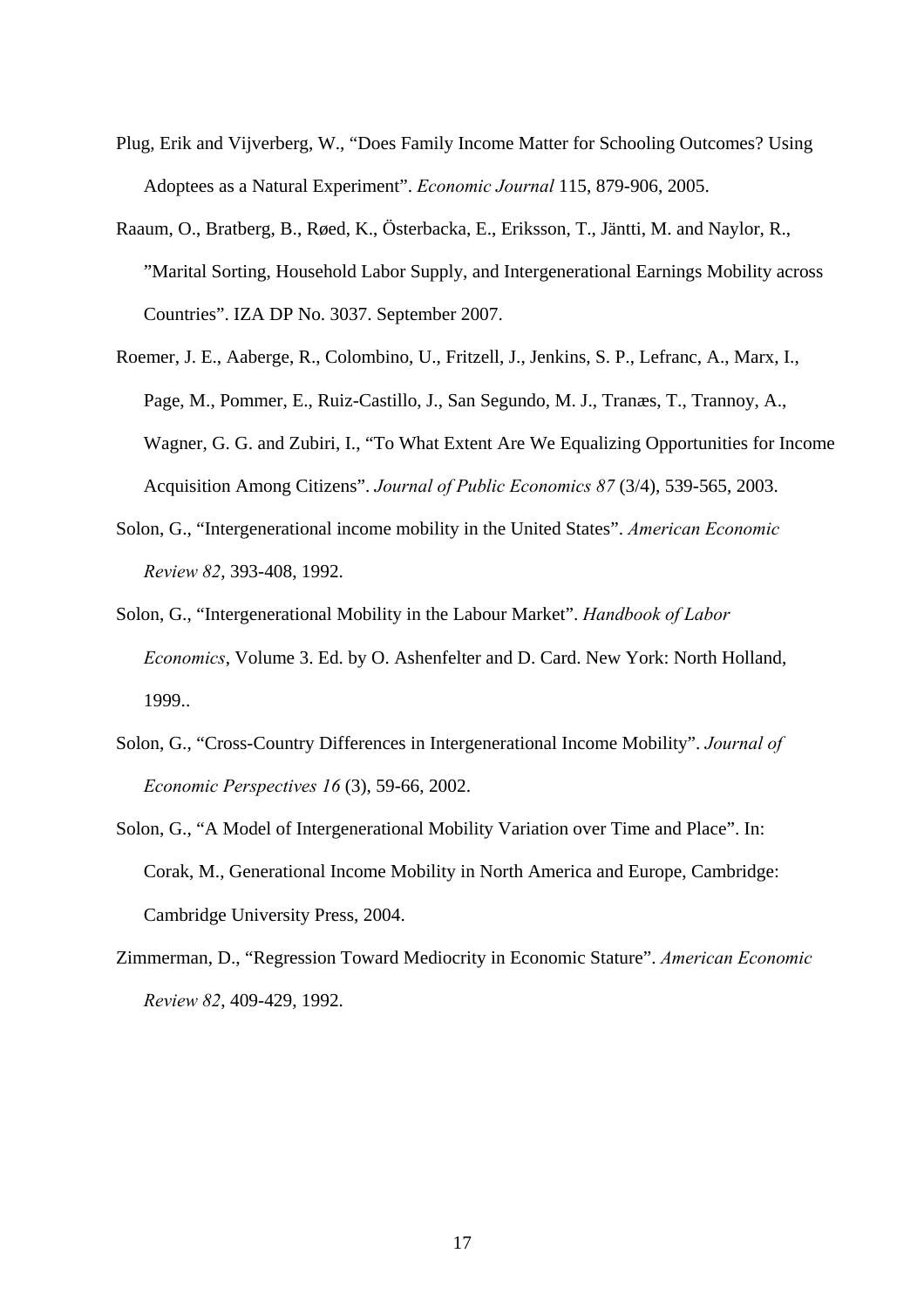#### TABLES

| (ANNUAL WAGES)                |         |                       |  |  |  |  |
|-------------------------------|---------|-----------------------|--|--|--|--|
|                               | Means   | Standard<br>Deviation |  |  |  |  |
| <u>Son</u>                    |         |                       |  |  |  |  |
| Age in $2002$                 | 34.84   | 3.13                  |  |  |  |  |
| Annual earnings 2002          | 317,793 | 172,656               |  |  |  |  |
| Log annual earnings 2002      | 12.48   | 0.83                  |  |  |  |  |
| <b>Father</b><br>Age in 1984  | 45.34   | 6.28                  |  |  |  |  |
| Annual earnings 1984-1988     | 381,067 | 187,365               |  |  |  |  |
| Log annual earnings 1984-1988 | 12.73   | 0.59                  |  |  |  |  |
| Number of observations        | 165,774 |                       |  |  |  |  |

### TABLE 1 DESCRIPTIVE STATISTICS FOR DENMARK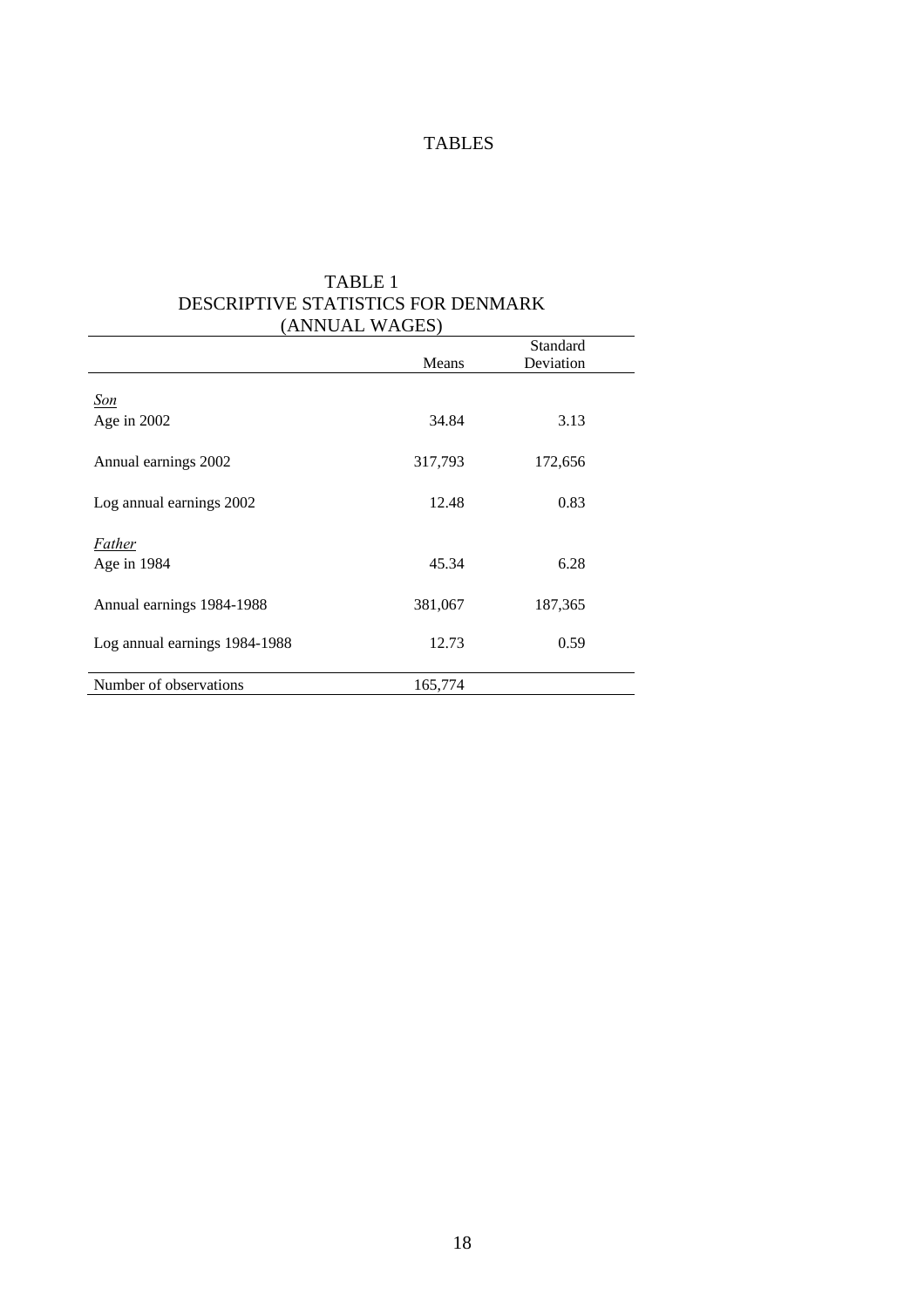#### TABLE 2 INTERGENERATIONAL FATHER-SON EARNINGS ELASTICITY IN DENMARK APPLYING DIFFERENT EARNINGS CONCEPTS (STANDARD ERRORS IN PARENTHESIS)

| <u>DIANDARD LINNORD IN ITALIA ITILIDIDI</u> |             |             |                                          |  |  |  |
|---------------------------------------------|-------------|-------------|------------------------------------------|--|--|--|
|                                             | Hourly wage | Annual wage | Annual wage, UI, and<br>sickness benefit |  |  |  |
|                                             | Father      | Father      | Father                                   |  |  |  |
| Son                                         | 0.224       | 0.123       | 0.136                                    |  |  |  |
|                                             | (0.004)     | (0.004)     | (0.004)                                  |  |  |  |
| $ -$                                        | .<br>.<br>. | -------     |                                          |  |  |  |

Note: Sons are aged 30-40 years in 2002 and their log earnings are from 2002. Fathers' log 5-years' average earnings are from 1984-88.